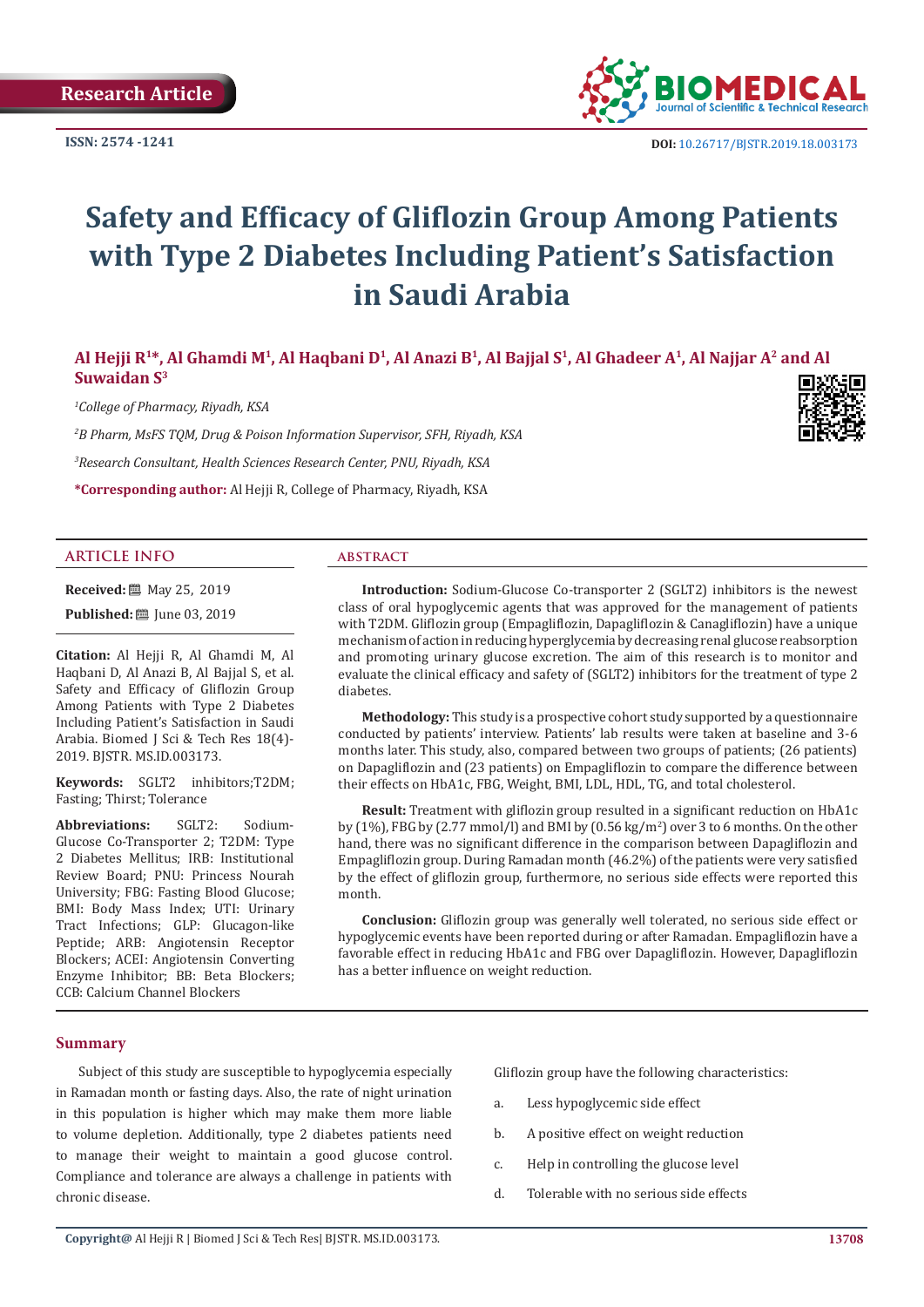Empagliflozin have a favor effect in reducing HbA1c and FBG over Dapagliflozin. However, Dapagliflozin have a better influence on weight reduction in comparison to Empagliflozin. During Ramadan month (46.2%) of the patients were very satisfied from the effect of gliflozin group. Due to the unique properties of gliflozin group in weight reduction and low risk of hypoglycemia, all these findings make gliflozin group a better choice for obese patients and who are at risk of hypoglycemia. Therefore, in comparison to other hypoglycemic agents as sulfonylureas and insulin therapy, which induce hypoglycemia and weight gain, consider the best option in diabetes treatment.

# **Introduction**

Type 2 diabetes is a disease affecting metabolic disorders characterized by chronic hyperglycemia. Type 2 diabetes (T2DM) is resulting from either resistance to insulin action, inadequate insulin secretion, excessive or inappropriate glucagon secretion or a combination of two or more influences [1]. Prevalence of diabetes mellitus in Saudi Arabia is 17.7% and 12-14% with impaired glucose intolerance. While type 2 diabetes is 12.1%, most of the patients on oral hypoglycemics [2-4]. The first part of the body that has been affected by type2 diabetes is  $\beta$ -cell function which declines as a result to insulin resistance or reduces the insulin release. This will affect body metabolism leading to the challenge on how to maintain glucose level consistency [5,6]. Sodium-Glucose Co-transporter 2 (SGLT2) inhibitors is the newest class of oral hypoglycemic agents approved for the management of patients with type2 diabetes mellitus (T2DM). Empagliflozin (Jardiance), dapagliflozin (Farxiga) and Canagliflozin (Invokana) are SGLT2 inhibitors that have recently been approved by regulation authorities in Saudi Arabia to treat T2DM [7].

Empagliflozin (10 mg, 25 mg), Dapagliflozin (5 mg, 10 mg) & Canagliflozin (100 mg, 300 mg) were approved by FDA (Aug 1, 2014), (Jan 8, 2014) & (Mar 29, 2013), respectively [8,9]. Gliflozin group have a unique mechanism of action in reducing hyperglycemia by decreasing renal glucose reabsorption and promoting urinary glucose excretion [10]. Unlike the other oral hypoglycemic agents from several other classes, the efficacy of gliflozin group is independent on insulin secretion and action. Therefore, when used in combination with other hypoglycemic agents, gliflozin group provides complementary therapy. In addition to weight loss and moderate reduction in blood pressure [11]. Gliflozins (Empagliflozin & Canagliflozin) reduce the risk of the cardiovascular death, nonfatal myocardial infarction and nonfatal stroke [12]. The most reported adverse effects that could be associated with gliflozins are urinary tract infection, genital mycotic infections (particularly in women), increase urination, and upper respiratory tract infection [13,14].

The safety consideration and tolerability of gliflozin group are rare hypoglycemia, weight reduction, BP reduction, and is effective at all stages of T2DM. The risk observed was genitourinary infections, polyuria, volume depletion, hypotension, dizziness and increase in LDL-C, furthermore it is not recommended in patients with moderate or severe renal impairment [7]. Primary end point is to monitor and evaluate the clinical efficacy and safety of gliflozin group with overviewing the pattern and quality of use in the treatment of T2DM. Secondary end point is to compare the utilization of dapagliflozin compared to empagliflozin in patients with T2DM and their tolerability during Ramadan.

# **Methodology and Clinical Study Design**

This study is a prospective cohort study supported by a questionnaire which conducted by patients' interview. Also, this study is to compare between two groups of patients, (26 patients) on Dapagliflozin and (23 patients) on Empagliflozin from the perspective of their effects on HbA1c, FBG, Weight, BMI, LDL, HDL, TG and total cholesterol.

# **Ethics Approval**

The study was conducted according to Declaration of Helsinki. The study protocol was approved by Institutional Review Board (IRB) at Princess Nourah University (PNU) and Security Forces Hospital.

# **Study Population**

A sample size of 71 patients' files were identified from diabetes clinics at Security Forces Hospital, Dallah Hospital and King Salman Hospital in Riyadh - Saudi Arabia in patients with T2DM. Out of them nineteen files were excluded because n=2 didn't have enough data and n=17 stopped the medication in less than two months. At the end 52 patients were included in the trial.

# **Monitoring Variables**

The monitored variables in this study were: fasting blood glucose (FBG), HbA1c, weight, body mass index, lipid profile (LDL, HDL, TG), liver enzymes (AST, ALT) and serum creatinine. All the previous parameters were evaluated by reviewing patients' clinical files at baseline and three to six months after.

#### **Statistical Consideration**

Data were extracted from patients' profile and collected in an excel sheet to evaluate the efficacy of the medication. Then it was transferred to SPSS for statistical analysis. The data from questionnaires were also collected in another excel sheet and have been analyzed to find out patients' satisfaction and safety of the medication. Also, it was transferred to SPSS for analysis of the data using the frequency table.

## **Result**

This study was carried on 71 patients receiving one type of gliflozin group. Then 19 patients were dropped due to not continuing their medications, to end up with 52 patients only enrolled in the study. These patients were on Dapagliflozin (n=26), Empagliflozin (n=23), and Canagliflozin (n=3). The average of age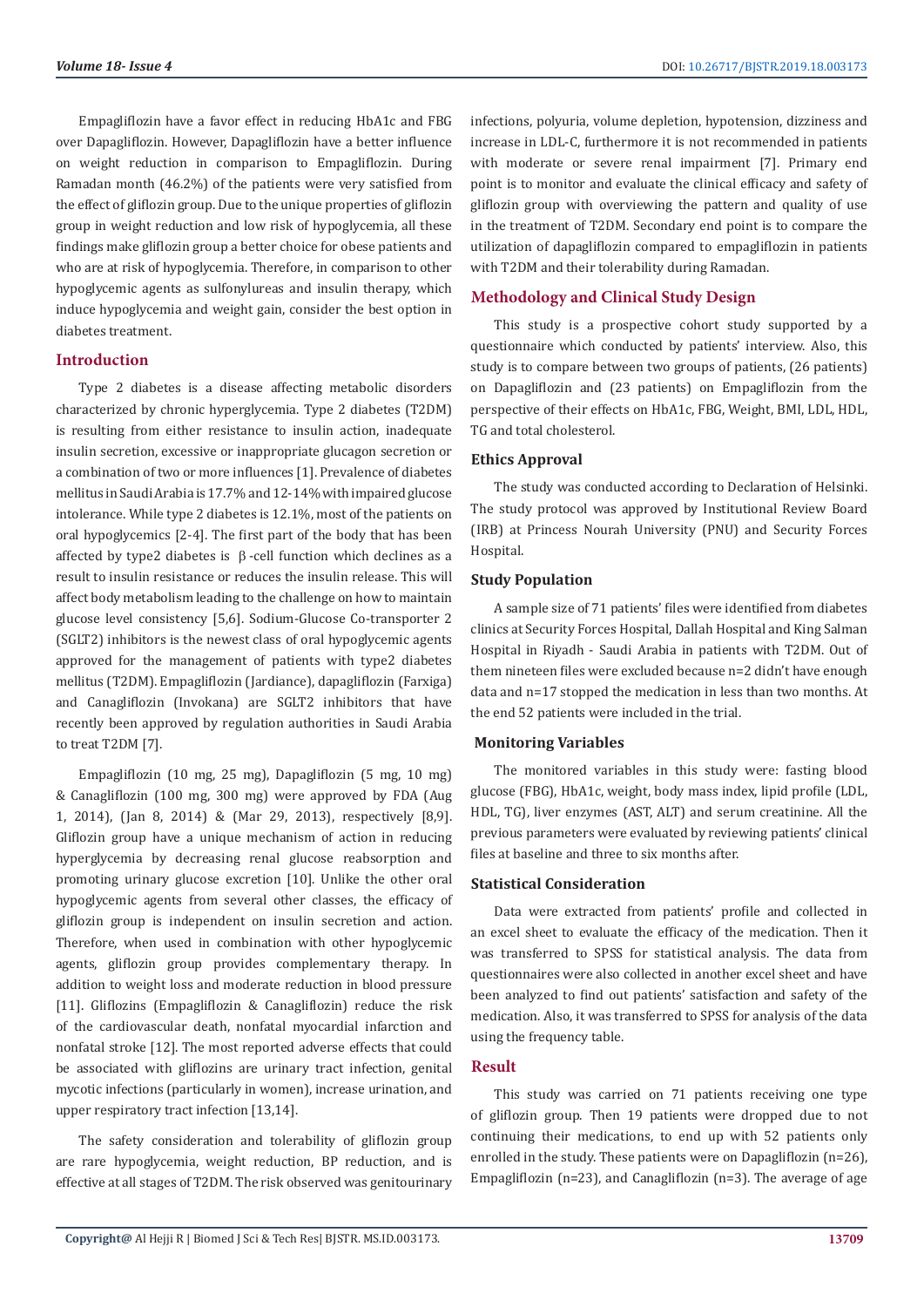was 49.75 (± 10 SD), 63.5% were male and 36.5% were female. A duration of 3 to 6 months was between baseline readings and last

readings. The baseline demographics and clinical characteristics are summarized in (Table 1).

|  |  |  |  |  |  | Table 1: This table represents patient demographics data and characteristics at baseline. |  |
|--|--|--|--|--|--|-------------------------------------------------------------------------------------------|--|
|--|--|--|--|--|--|-------------------------------------------------------------------------------------------|--|

|                                                    | Dapagliflozin (%) | Empagliflozin (%)                | Canagliflozin (%) |  |  |  |  |  |
|----------------------------------------------------|-------------------|----------------------------------|-------------------|--|--|--|--|--|
| No. study subjects                                 | $n=26(50%)$       | $n=23(44%)$                      | $n=3(6%)$         |  |  |  |  |  |
| Age mean                                           | 48.5              | 51.57                            | 46.67             |  |  |  |  |  |
| Gender                                             |                   |                                  |                   |  |  |  |  |  |
| Male (60%)                                         | 17                | 14                               | 2                 |  |  |  |  |  |
| Female (40%)                                       | 9                 | 9                                | $\mathbf{1}$      |  |  |  |  |  |
|                                                    |                   | Weight and body mass index (BMI) |                   |  |  |  |  |  |
| Weight (kg) (SD)                                   | 89.62 (15.69)     | 85.56 (10.97)                    | 95.73 (16)        |  |  |  |  |  |
| BMI (kg/m2) (SD)                                   | 32.91(6)          | 31.24 (4.75)                     | 34.64 (11.5)      |  |  |  |  |  |
| Concomitant medications received by study subjects |                   |                                  |                   |  |  |  |  |  |
| Insulin                                            | $\overline{7}$    | $10\,$                           | $\mathbf{0}$      |  |  |  |  |  |
| <b>ACE</b> inhibitors                              | 6                 | $\mathbf{2}$                     | $\boldsymbol{0}$  |  |  |  |  |  |
| Diuretics                                          | $\overline{4}$    | $\mathsf S$                      | $\mathbf{0}$      |  |  |  |  |  |
| Statin                                             | 15                | 16                               | $\mathbf{1}$      |  |  |  |  |  |
| OG lowering agent                                  | 25                | 20                               | 3                 |  |  |  |  |  |
|                                                    |                   |                                  |                   |  |  |  |  |  |

OG= oral glucose.

ACE= Angiotensin converting enzyme

# **Patient Satisfaction**

A questionnaire has been developed (in house) to find out patient's satisfaction. This was conducted after three months from receiving one type of gliflozin group. All patients have signed the consent form. The objective of this questionnaire is to evaluate the tolerability of gliflozin group in type 2 diabetes during Ramadan month. Since Ramadan month (2018) came during hot weather, the study was focusing mainly on thirst, nocturia, feeling physically good & fear of hypoglycemia, due to the hot weather and long day during "fasting month". It has been noticed that gliflozin group was generally well tolerated during Ramadan month and fasting days. The incidence of thirst was seen in 23.1% of the patients however, it doesn't consider very severe. All patients were suffering from nocturia were categorized depending on number of urinations per night into mild (1-3), moderate (4-6) and severe (7-10) where (40.4%, 23.1%, 36.5%) respectively.

Nocturia occurred on patients especially in the beginning of Ramadan. Urination during the fasting days was decreased later where their body can tolerate fasting. Furthermore, out of the whole gliflozin group there were 7 patients (13.5%) afraid from hypoglycemia, 4 patients (7.7%) were interrupted their fasting because of hypoglycemia, and 4 patients (7.7%) were stopped their medications for short period of time, then resume, due to fearing from side effects. On the other hand, 46.2% of the patients were very satisfied from the effect of gliflozin group. No urinary tract infections (UTI) or genital mycosis infection were reported with either empagliflozin, dapagliflozin or canagliflozin among patients during Ramadan month.

# **Safety Profile**

As mentioned before, only 4 patients (7.7%) who had their fasting interrupted, our results showed that there was no difference in total cholesterol, liver function test and serum creatinine before and after baseline for any of the gliflozin group. Mean reduction for total cholesterol was 0.4 mmol/L (4.91 at baseline and 4.56 after). It was also noticed a reduction in the mean of ALT and AST. The baselines were 32.04 (ALT), 19.87 (AST) and then the later readings were 29.48 (ALT), and 21.65 (AST). The mean serum creatinine at the baseline was 71.87 and 70.4 after. However, none of the reductions was significant (P>0.05). The safety of gliflozin group with concomitant medications represents that all types of gliflozin were safe with insulin, ACE inhibitors, diuretics, Statin and oral hypoglycemic agents. There were no side effects reported because of gliflozin group either as monotherapy or with concomitant medications, also there were no hypoglycemic events during Ramadan or after Ramadan. The frequently used medications are represented in (Figures 1 & 2).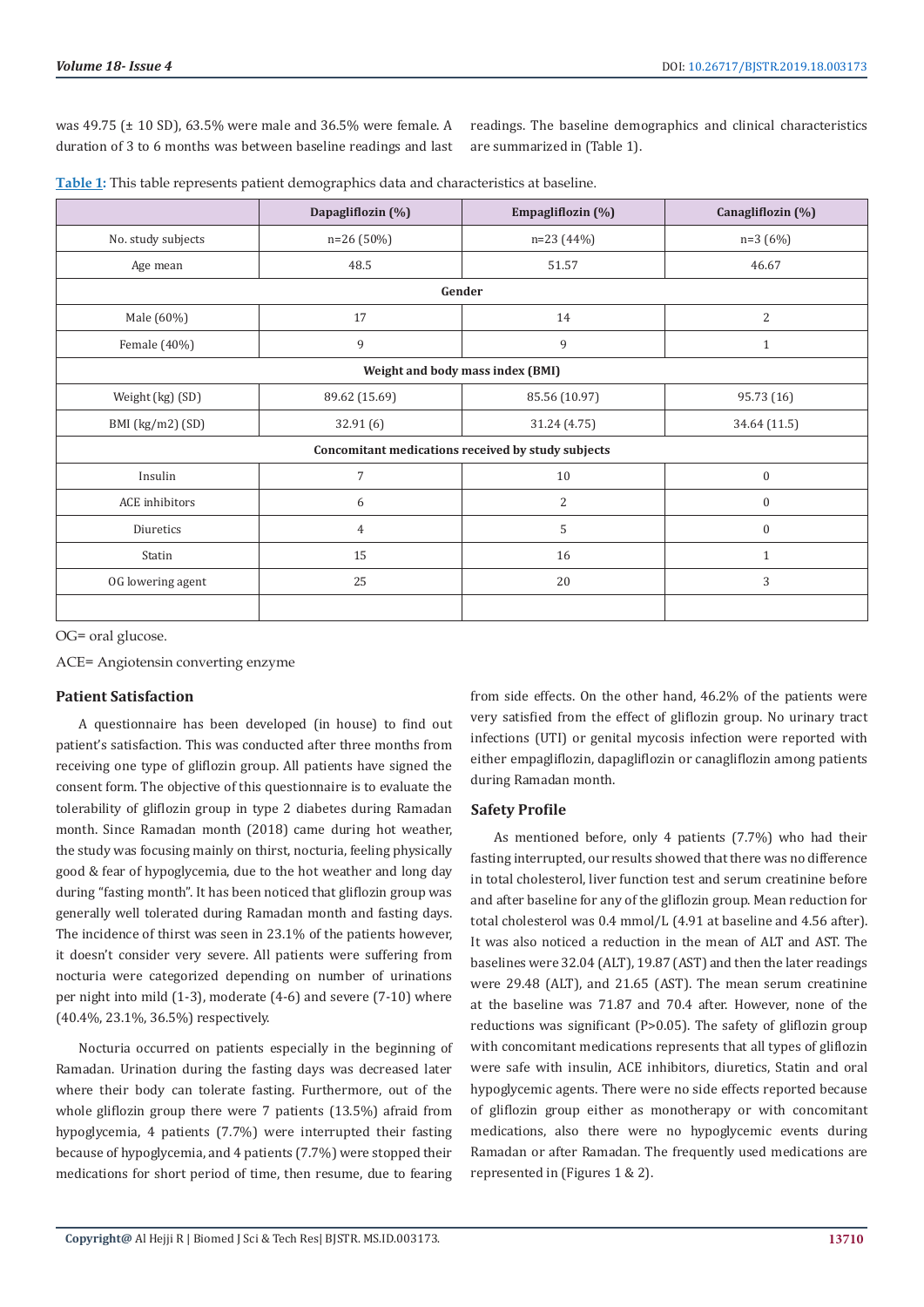

SGLT2-I: Sodium Glucose co-Transporter 2 Inhibitors, DPP4: Dipeptidyl peptidase-4 inhibitor, SU: Sulphonylureas, Glp1: Glucagon-like peptide-1, TZD: Thiazolidinedione.

**Figure 1:** This figure represents the frequently used number of oral hypoglycemics consumed by the population.



HTN1: using 1 class of hypotensive medication. HTN2: using a combination of 2 different classes of hypotensive medications. HNT≥3: using a combination of three or more type of hypotensive medications.

HCL: Hypercholesterolemia drugs.

**Figure 2:** Number of drug classes frequently used by the study population.

# **Glycemic Efficacy**

In this study it has been noticed that gliflozin group reduced HbA1c level with almost 1% (the average HbA1c at baseline readings was 8.85% and last reading was 7.89%). This reduction

of HbA1c was significantly different (P<0.001) showing that most of the patients had a reduction in their HbA1c. Similar results were found in fasting blood glucose (FBG) reduction in the last readings with a significant difference (p<0.001). The reduction of FBG was decreased from 12 mmol/L to 9.23 mmol/L.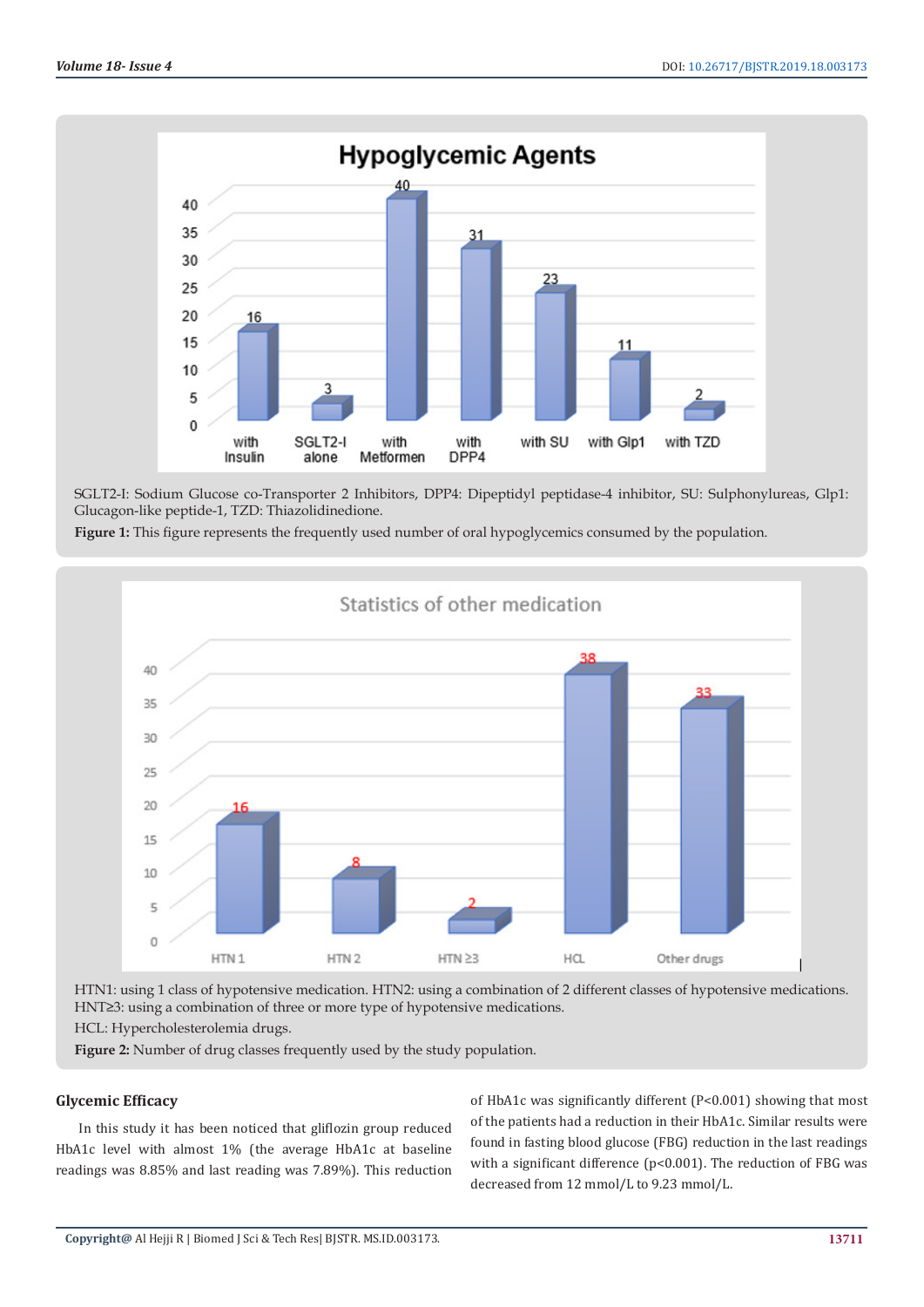# **Body Mass Index (BMI) Efficacy**

Results revealed a major difference between baseline and last readings for the BMI with means  $(32.28, 31.72 \text{ kg/m}^2)$  respectively.

|  |  |  |  | The reduction in BMI was $(0.56 \text{ kg/m}^2)$ , showing statistically |
|--|--|--|--|--------------------------------------------------------------------------|
|  |  |  |  | significant (P<0.05). Table 2 illustrated more detailed information.     |

|             | <b>Before</b> |            | After |            | <b>Difference Average</b> | P-value |
|-------------|---------------|------------|-------|------------|---------------------------|---------|
| Variable    | Mean          | <b>STD</b> | Mean  | <b>STD</b> |                           |         |
| BMI         | 32.28         | 5.86       | 31.72 | 5.17       | 0.56                      | 0.00488 |
| FBG         | 12            | 3.83       | 9.23  | 3.24       | 2.77                      | 0.00007 |
| HbA1c       | 8.85          | 2.03       | 7.89  | 1.76       | 0.96                      | 0.00009 |
| LDL         | 2.26          | 1.82       | 2.78  | 1.55       | $-0.52$                   | 0.05916 |
| HDL         | 1.03          | 0.28       | 1.11  | 0.38       | $-0.07$                   | 0.1016  |
| TG          | 3.8           | 7.48       | 2.18  | 1.39       | 1.62                      | 0.13293 |
| Total Chol. | 4.91          | 2.38       | 4.56  | 1.18       | 0.36                      | 0.28177 |
| AST         | 19.87         | 9.97       | 21.65 | 11.97      | $-1.78$                   | 0.44875 |
| ALT         | 32.04         | 20.12      | 29.48 | 16         | 2.56                      | 0.17818 |
| SCr         | 71.87         | 18.48      | 70.4  | 19.5       | 1.47                      | 0.77504 |
| Bilirubin   | 7.87          | 3.14       | 9.3   | 5.95       | $-1.43$                   | 0.29478 |
| ALK. Phos.  | 78.92         | 25.05      | 76.29 | 24.66      | 2.63                      | 0.06486 |
| Albumin     | 43.08         | 3.48       | 43.7  | 3.4        | $-0.62$                   | 0.13477 |

**Table 2:** This table represents the mean and standard deviation of lab variables before and after taking SGLT-2 inhibitors.

# **Dapagliflozin Vs. Empagliflozin**

In comparison between Dapagliflozin and Empagliflozin groups, it has been found that Dapagliflozin have a better influence in reducing the weight and body mass index (BMI) than Empagliflozin, the mean ( $\pm$ SD) weight reduction is (2.34 Kg  $\pm$  3.7, 0.41 Kg  $\pm$  3.7) respectively, however this reduction was insignificant (P>0.05). Furthermore, Empagliflozin have a favor effect in reducing HbA1c and FBG over Dapagliflozin. The mean reduction was 3.45 mmol/L  $\pm$  2.9 (FBG), 1.29%  $\pm$  2.13 (HbA1c) for Empagliflozin and 1.81 mmol/L  $\pm$  1.86 (FBG), 0.72 %  $\pm$  1.01 (HbA1c) for Dapagliflozin, hence this reduction was insignificant (P>0.05). Additionally, all other tests including liver enzymes and cholesterol levels have similar results with no significant differences. Table 3 summarizes the differences between Dapagliflozin & Empagliflozin (Table 3).

| Table 3: This table represents the difference between Dapagliflozin and Empagliflozin with the mean of adjusted value. |  |  |
|------------------------------------------------------------------------------------------------------------------------|--|--|
|                                                                                                                        |  |  |

|             |           | <b>Dapagliflozin</b> | Empagliflozin |            |                           |
|-------------|-----------|----------------------|---------------|------------|---------------------------|
| Variable    | Mean      | <b>STD</b>           | Mean          | <b>STD</b> | <b>Difference Average</b> |
| Weight      | 2.3423    | 3.7177               | 0.4091        | 3.7497     | 1.9332                    |
| BMI         | 0.9323    | 1.6035               | 0.2117        | 1.3799     | 0.7206                    |
| <b>FBG</b>  | 1.805     | 1.8618               | 3.4488        | 2.898      | $-1.6438$                 |
| HbA1c       | 0.7192    | 1.0147               | 1.2896        | 2.1269     | $-0.5703$                 |
| <b>LDL</b>  | 0.0195    | 0.6908               | $-0.6982$     | 2.1158     | 0.7177                    |
| HDL         | $-0.0325$ | 0.1927               | $-0.0558$     | 0.2014     | 0.0233                    |
| TG          | 0.5225    | 1.385                | 3.0835        | 10.7405    | $-2.561$                  |
| Total Chol. | 0.125     | 0.7535               | 0.6004        | 3.3331     | $-0.4754$                 |

## **Discussion**

This study is prospective, observational conducted to evaluate the clinical efficacy and safety of gliflozin group as being utilized for type 2 diabetes alone or in combination with other oral hypoglycemic agents. It is also to compare the utilization of dapagliflozin with empagliflozin for the treatment of type 2 diabetes. In addition, it focused on patient satisfaction to evaluate the physical and emotional effect of the gliflozin group on these patients. As mentioned earlier, the mechanism of action of this

group is by inhibiting sodium glucose co-transporter 2 (SGLT-2), which facilitates renal reabsorption of glucose [15,16]. The glycemic efficacy for gliflozin group has been assessed to reduce HbA1c by 1% [8,17,18]. Where this study has similar results to reduce HbA1c level with almost 1%. It is also found that HbA1c reduction was higher with empagliflozin compared to dapagliflozin although the difference was not statistically significant.

There was a very low incidence rate of hypoglycemic episodes, where most of the patients didn't interrupt their fasting.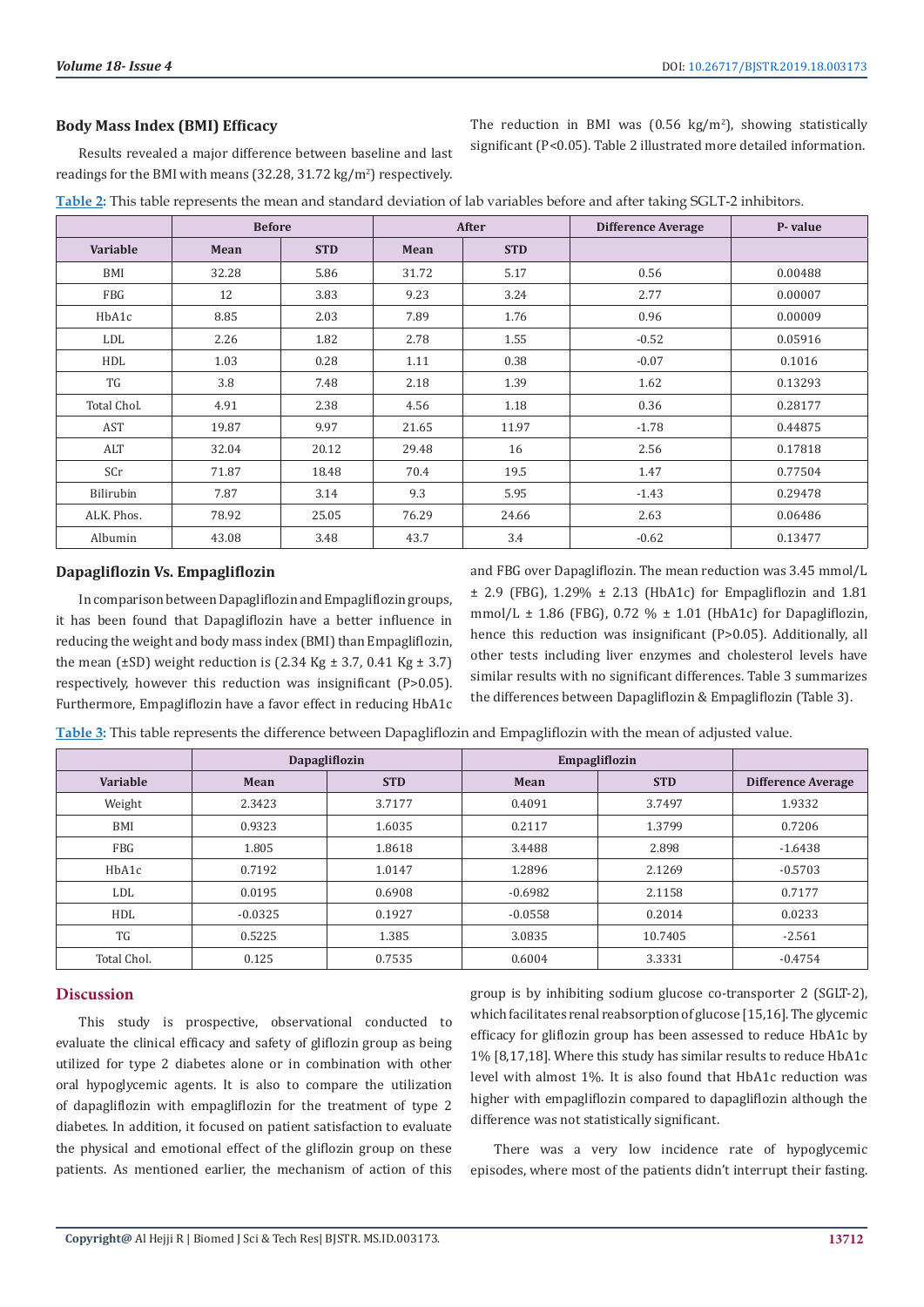Furthermore, patients who suffered from nocturia at the first days of Ramadan were categorized as mild (1-3), moderate (4-6) and severe (≥7) according to the number of urinations per night indicated by the patients in the questionnaire. The results showed that 40.4% of the patients have mild nocturia and overall tolerable. Neither urinary tract infections (UTI) nor genital infection were observed in the study subjects. The effect of thirst was very slight upon a patient who fasted approximately 15 hours a day; this action makes them very satisfied. In general, gliflozin group have a good safety profile with tolerable side effects. The most frequent side effect during fasting month was nocturia and thirst. Some studies assessed the safety of SGLT-2 inhibitors during fasting month and they found a similar result [19,20]. Gliflozin group induced insignificant changes in lipid profile, small increase in HDL-C, LDL-C and minor reduction in triglyceride levels. These findings were similar to [21,22] where the ratio of LDL/HDL cholesterol remains constant.

Empagliflozin and Dapagliflozin provide a sustained glycemic and weight control and were well tolerated with a low risk of hypoglycemia in patients with type 2 diabetes. T2DM is associated with obesity, and especially visceral/abdominal adiposity, insulin resistance, metabolic syndrome, and increased cardiovascular risk [23,24]. Hypoglycemic agents have the potential for increasing the weight such as: Sulfonylureas, Insulin, and Thiazolidinediones, some of them are weight neutral such as: Metformin, α-Glucosidase inhibitors and Dipeptidyl peptidase-4 inhibitors, and only a few agents have the effect of weight reduction such as: Glucagon-like peptide (GLP)-1 receptor agonist and SGLT-2 inhibitors [7,25,26]. This study shows that, Dapagliflozin have a better influence on weight reduction in comparison to Empagliflozin. The average difference between them was (1.9 kg). Empagliflozin, on the other hand used as monotherapy or add-on to Metformin to investigate the long-term safety and efficacy, showed clinically meaningful reductions in HbA1c, FBG, body weight, and waist circumference compared with baseline. Moreover, it is associated with small reduction in uric acid and blood pressure [27,28].

 Concomitant use of two or more of oral hypoglycemic medications might increase the risk of hypoglycemia. Also, gliflozin group causes osmotic diuresis so, patients who take combination of gliflozin with diuretics may have a higher risk of appearing dehydration and hypotension as side effects [29]. On the other side, there is a hypothesis said that gliflozin can be used as an option in case of loop diuretic resistance in patient with heart failure to overcome the resistance [30]. However, patients who take these combinations should be monitored closely to avoid these side effects. There is no drug interaction found in this study for patient taking combination of gliflozin and statin for dyslipidemia or angiotensin receptor blockers (ARB), angiotensin converting enzyme inhibitor (ACEI), beta blockers (BB), calcium channel blockers (CCB), levothyroxine for hyperthyroidism and Vitamin B complex.

# **Conclusion**

In summary, gliflozin group have a significant reduction in HbA1c level with almost 1% besides favorable significant weight reduction. Empagliflozin have a favor effect in reducing HbA1c and FBG over Dapagliflozin. However, Dapagliflozin have a better influence on weight reduction in comparison to Empagliflozin. In terms of safety, gliflozin group were generally well tolerated in Ramadan month and fasting days especially in hot weather. During Ramadan month (46.2%) of the patients were very satisfied from the effect of gliflozin group. No serious side effects or hypoglycemic events have been reported.

# **Acknowledgment**

The authors would like to thank Dr. Saher Safarini (Head of diabetic center in Dallah hospital), Dr. Eman sheshah (Head of diabetic center in king Salman hospital), Dr. Fahad Al-Sabaan (Head of Diabetic Care Unit, SFHP-Riyadh), Dr. Mayasa Qurashi, Consultant Endocrinologist, SFHP-Riyadh. This article is not funded.

#### **References**

- 1. [Kohei KAKU \(2010\) Pathophysiology of Type 2 Diabetes and Its](https://www.med.or.jp/english/journal/pdf/2010_01/041_046.pdf) [Treatment Policy. JMAJ 53\(1\): 41-46.](https://www.med.or.jp/english/journal/pdf/2010_01/041_046.pdf)
- 2. [Alotaibi A, Perry L, Gholizadeh L, Al Ganmi A \(2017\) Incidence and](https://www.ncbi.nlm.nih.gov/pubmed/29110860) [prevalence rates of diabetes mellitus in Saudi Arabia: An overview. J](https://www.ncbi.nlm.nih.gov/pubmed/29110860) [Epidemiol Glob Health 7\(4\): 211-218.](https://www.ncbi.nlm.nih.gov/pubmed/29110860)
- 3. [Bahijri SM, Jambi HA, Al Raddadi RM, Ferns G, Tuomilehto J \(2016\)](https://www.ncbi.nlm.nih.gov/pubmed/27035920) [The Prevalence of Diabetes and Prediabetes in the Adult Population of](https://www.ncbi.nlm.nih.gov/pubmed/27035920) [Jeddah, Saudi Arabia - A Community-Based Survey. PLoS ONE 11\(4\):](https://www.ncbi.nlm.nih.gov/pubmed/27035920) [e0152559.](https://www.ncbi.nlm.nih.gov/pubmed/27035920)
- 4. (2017) International Diabetes Federation, DIABETES ATLAS- Eighth edition. ISBN: 978-2-930229-87-4.
- 5. [Nathan DM, Buse JB, Davidson MB, Ferrannini E, Holman RR \(2009\)](https://www.ncbi.nlm.nih.gov/pubmed/18945920) [Medical management of hyperglycemia in type 2 diabetes: a consensus](https://www.ncbi.nlm.nih.gov/pubmed/18945920) [algorithm for the initiation and adjustment of therapy: a consensus](https://www.ncbi.nlm.nih.gov/pubmed/18945920) [statement of the American Diabetes Association and the European](https://www.ncbi.nlm.nih.gov/pubmed/18945920) [Association for the Study of Diabetes. Diabetes Care 32\(1\): 193-203.](https://www.ncbi.nlm.nih.gov/pubmed/18945920)
- 6. [Bailey CG, Gross JL, Hennicken D, Iqbal N, Mansfield TA, et al. \(2013\)](https://www.ncbi.nlm.nih.gov/pubmed/23425012) [Dapagliflozin add-on to metformin in type 2 diabetes inadequately](https://www.ncbi.nlm.nih.gov/pubmed/23425012) [controlled with metformin: a randomized, double-blind, placebo](https://www.ncbi.nlm.nih.gov/pubmed/23425012)[controlled 102-week trial. BMC Medicine 11: 43.](https://www.ncbi.nlm.nih.gov/pubmed/23425012)
- 7. [Matthew C, Bakris G, Blonde L, Andrew JM Boulton, David DAlessi, et al.](https://diabetesed.net/wp-content/uploads/2017/12/2018-ADA-Standards-of-Care.pdf) [\(2018\) Standards of Medical Care in Diabetes. Diabetes Care 41\(Suppl](https://diabetesed.net/wp-content/uploads/2017/12/2018-ADA-Standards-of-Care.pdf) [1\): S73-S85.](https://diabetesed.net/wp-content/uploads/2017/12/2018-ADA-Standards-of-Care.pdf)
- 8. [Mosley JF, Smith L, Everton E, Fellner C \(2015\) Sodium-Glucose Linked](https://www.ncbi.nlm.nih.gov/pubmed/26185406) [Transporter 2 \(SGLT2\) Inhibitors in the Management Of Type-2 Diabetes:](https://www.ncbi.nlm.nih.gov/pubmed/26185406) [A Drug Class Overview. P T 40\(7\): 451-462.](https://www.ncbi.nlm.nih.gov/pubmed/26185406)
- 9. (2014) Product Information: INVOKANA(TM) oral tablets, canagliflozin oral tablets. Janssen Pharmaceuticals, Titusville, NJ.
- 10. [Michael JB van Baar, Charlotte C \(2018\) SGLT2 Inhibitors in Combination](https://www.ncbi.nlm.nih.gov/pubmed/30030256) [Therapy: From Mechanisms to Clinical Considerations in Type 2 Diabetes](https://www.ncbi.nlm.nih.gov/pubmed/30030256) [Management. Diabetes Care 41\(8\): 1543-1556.](https://www.ncbi.nlm.nih.gov/pubmed/30030256)
- 11. [Nauck MA \(2014\) Update on developments with SGLT2 inhibitors in the](https://www.researchgate.net/publication/266086668_Update_on_developments_with_SGLT2_inhibitors_in_the_management_of_type_2_diabetes) [management of type 2 diabetes. Drug Des Devel Ther 8: 1335-1380.](https://www.researchgate.net/publication/266086668_Update_on_developments_with_SGLT2_inhibitors_in_the_management_of_type_2_diabetes)
- 12. [Rastogi A, Bhansali A \(2017\) SGLT2 Inhibitors Through the Windows](https://www.ncbi.nlm.nih.gov/pubmed/29076040) [of EMPA-REG and CANVAS Trials: A Review. Diabetes Ther 8\(6\): 1245-](https://www.ncbi.nlm.nih.gov/pubmed/29076040) [1251.](https://www.ncbi.nlm.nih.gov/pubmed/29076040)